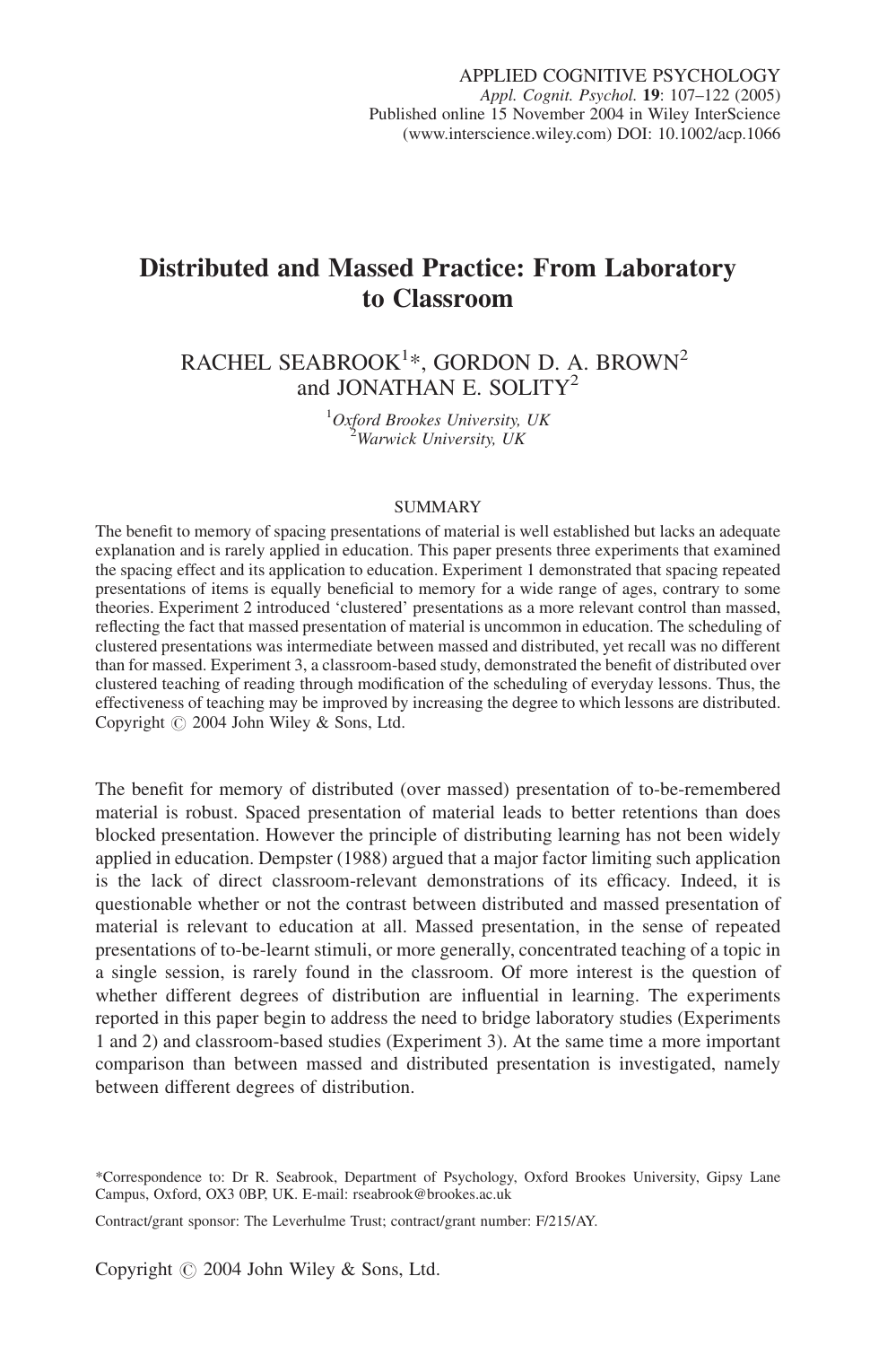It is well established in research on adult memory that if a to-be-remembered list of words includes repeated items, not only will the repeated items be recalled (or recognized) better than the once-presented items, but also repetitions that are separated by other words will be better remembered than repetitions that occur in adjacent list positions (e.g. Glenberg, 1979). This is known as the spacing effect, or the benefit of distributed over massed presentation. Furthermore, the more items there are between two presentations of a repeated item, the better memory for that item will be. This is known as the lag effect, or sometimes the Melton effect (after Melton, 1970).

The benefit of distributed presentation has been found with a range of materials (e.g. episodic memory and paired associate learning for words: Glenberg, 1979; vocabulary learning: Dempster, 1987; memory for the main points of a text: Reder & Anderson, 1982; learning new concepts in biology: Reynolds & Glaser, 1964; and associating names with faces: Landauer & Bjork, 1978). It has been found with both recognition and recall (e.g. Greene, 1989), in both implicit and explicit memory (e.g. Greene, 1990) and following both intentional and incidental learning (Challis, 1993).

Such a robust effect has obvious potential value in education, and a number of studies have found the spacing effect with children of different ages, from infants (Cornell, 1980) through preschool and young primary school children (Cahill & Toppino, 1993; Toppino, 1991, 1993) to older children and adults (Rea & Modigliani, 1987; Toppino & DeMesquita, 1984; Toppino, Kasserman, & Mracek, 1991). In addition to these developmental studies, there have been examinations of spacing in specifically educational settings, such as those of Reynolds and Glaser (1964), who taught biology to secondary-school pupils using programmed instruction (machine-presented information); Rea and Modigliani (1985), who taught spelling and multiplication to primary-school children; and Dempster (1996), who taught new vocabulary to undergraduates.

Whilst the above studies demonstrate that the spacing effect can be found at all ages and with educationally realistic materials, a potential limitation has been highlighted by Wilson (1976). This relates to the lag effect (i.e. the generalization of the spacing effect such that increasing the gap or intervening information between presentations of an item further improves memory for that item). Wilson found that for the youngest children in his study a short lag was highly beneficial relative to massed presentations, but that there was no further benefit of a longer lag. Older children, in contrast, obtained additional benefit from longer lags. On the basis of these results, Wilson proposed an explanation of the lag effect in terms of working memory (WM) capacity (see Experiment 1 of this paper for details). His results were replicated by Toppino and DeMesquita (1984), who proposed an alternative explanation in terms of the developing use of organizational strategies in intentional learning.

Regardless of the theoretical explanation for this ostensible developmental difference, the apparent absence of an advantage of longer lags for younger children has strong implications for the applicability of the spacing effect to education. More specifically, for teaching of young children the implication of the spacing effect would be nothing more than that immediate repetition of material is inimical to learning. If, on the other hand, longer gaps between presentations are as beneficial to children as they are to adults, wider implications follow. Therefore, it is important to examine the possible differences in the lag effect across a wide age range. This was the purpose of Experiment 1, which compared lags of 0 (massed), 1, 3 and 8 intervening items in a list of words and tested participants ranging from 5-year-olds to undergraduates.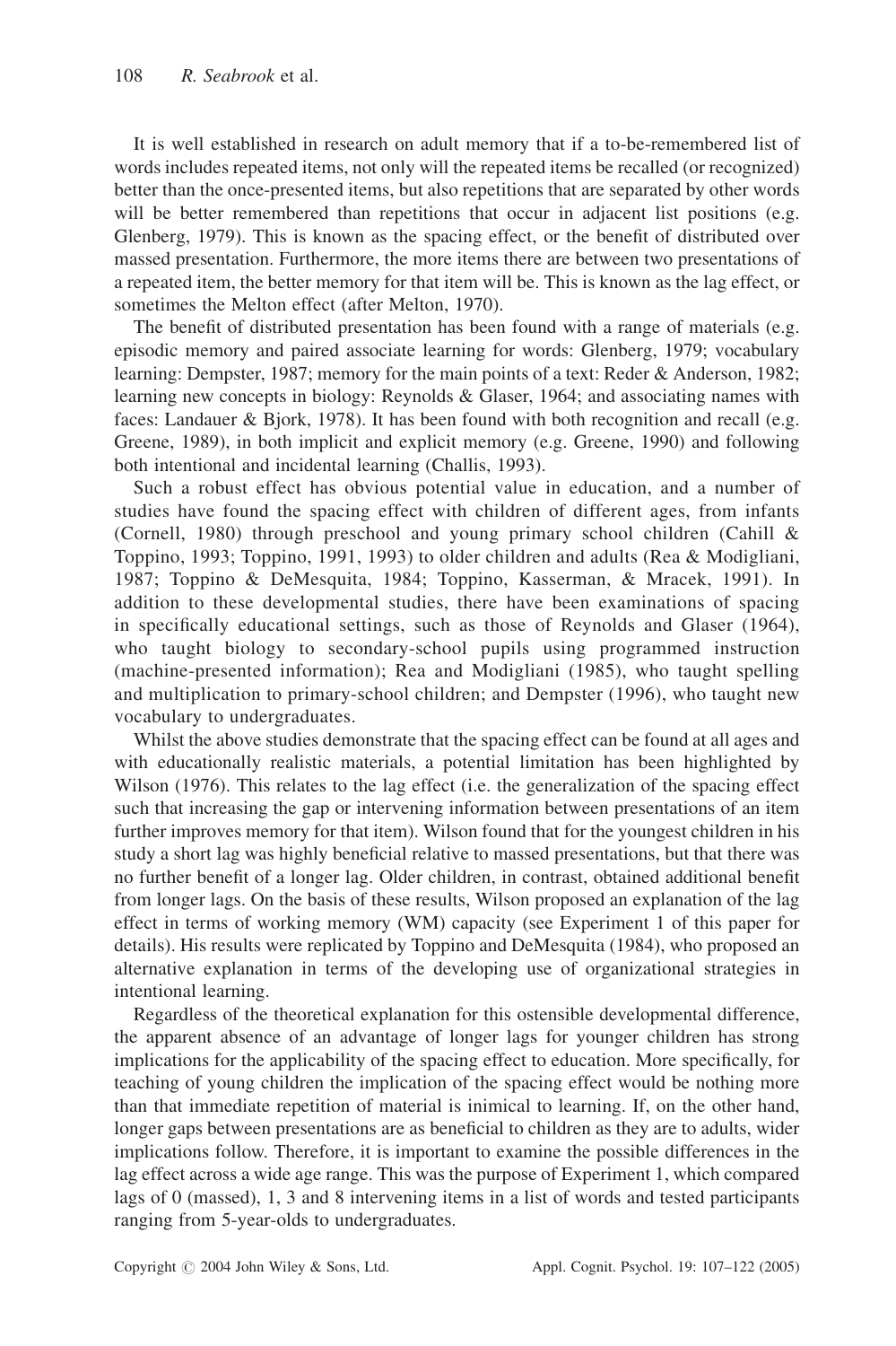To anticipate the structure of the remainder of the paper: Further experiments extend the study of lag effects to include a more environmentally valid control condition and a more realistic situation. Experiment 2 introduces an intermediate mode of presentation, neither massed nor distributed, referred to as 'clustered' presentations, which include pairs of immediate repetitions as well as spacing between the pairs. This is in order to study conditions that, arguably, approximate educational reality more closely. Typically, teaching of any topic or skill will not be massed, but to some extent distributed. Therefore, from the point of view of classroom application, the interesting question is the extent to which different degrees of distribution influence subsequent memory. 'Clustering' is a 'less distributed' presentation schedule against which to compare highly distributed presentations.

In Experiment 3, the same methodology was extended to a classroom study, in which teachers were asked to modify the scheduling of their usual teaching of reading skills. This final experiment assessed, in the most direct way, the value of distributing teaching sessions in an educational setting.

# EXPERIMENT 1

Whilst several published studies have found a spacing effect in young children's memory (Rea & Modigliani, 1987; Toppino, 1991), there is some evidence that the lag effect develops with age. Wilson (1976) studied this effect in 8- and 12-year-old children as well as in college students, and used lags of 0, 2 and 8 intervening items between repetitions. He found that whilst the 12-year-olds showed the same lag effect as adults, in that longer lags between repetitions led to better recall performance, the younger children showed a different pattern. For the 8-year-olds, there was a sharp increase in performance between lag 0 (i.e. immediate repetition) and lag 2 items, but no further increase with a lag of eight items.

What could give rise to this developmental difference? One theory of the spacing effect is that widely separating two presentations of an item increases the chances that they are encoded differently. This in turn increases the number of potential retrieval cues available for that item (e.g. Glenberg, 1979). Wilson (1976) argued that the probability of a new encoding at the second presentation depends on whether or not the item is still available in WM from the first presentation. If it is, then the original encoding will be repeated; otherwise, additional processing will be needed to re-encode the item. Therefore the lag effect is critically dependent of WM capacity. Since this develops with age, Wilson's account would predict that younger children, who have a lower capacity, would forget the first presentations more quickly and hence benefit from shorter lags than older children do. On the other hand, they would not benefit further from increasing lags.

One study, conducted by Toppino and DeMesquita (1984), has followed up Wilson's (1976) experiment. Toppino and DeMesquita studied 54 children aged 5-, 7- and 9-years old (18 in each year group)—a slightly younger range than in Wilson's experiment. Otherwise, the format of their experiment was essentially the same as Wilson's, with a slightly narrower range of lags: 0, 3 and 6 intervening items. They found that all the children benefited significantly from spaced presentations, with memory for lag 0 items being significantly worse than memory for items at either of the longer lags. In addition, they found no significant difference (for any of the age groups) between lag 3 and lag 6 items. This is the same pattern as Wilson found in the youngest group of children and, as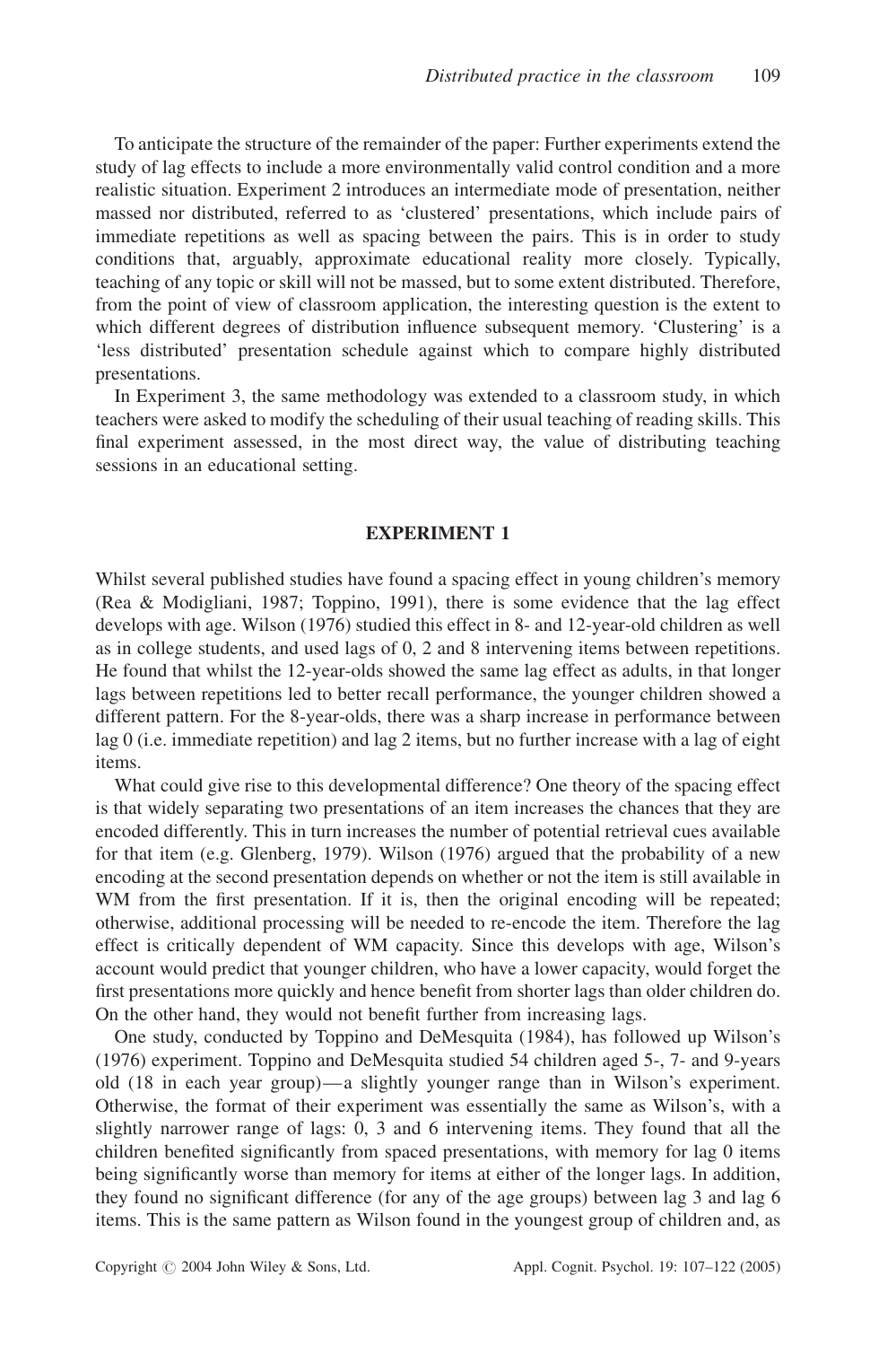Toppino and DeMesquita argue, is different from what would be expected in adults. Thus the results of Toppino and DeMesquita appear to replicate Wilson's.

However, Toppino and DeMesquita (1984) did not find any differences between the age groups they studied. It is possible that their design did not contain enough detail to detect real differences and that significant effects would have been evident if shorter lags had been used. Furthermore, examination of their results reveals that there were differences (albeit non-significant) between lag 3 and lag 6 for all three age groups. These considerations highlight the need for a replication and extension of this work, which is the purpose of the current experiment.

Following the same paradigm as that used by Wilson (1976) and by Toppino and DeMesquita (1984), the current experiment allows a more fine-grained investigation of the differences between short lags by including lags of 0, 1, 3 and 8 intervening items. Secondly, a wider age range was covered, from 5-years-old to adult. This enables any differences to be detected between the oldest age group that Toppino and DeMesquita studied (10-year-olds) and older groups, as studied by Wilson. Finally, to allow a direct test of Wilson's theory that the crucial factor influencing the spacing effect is WM capacity, each child's digit span was measured.

Based on Wilson's theory, we would expect to replicate his results. The youngest children will remember more words at lag 1 than lag 0, but show little or no further benefit from longer lags. For adults, as the lag increases, so will their memory performance. The intermediate age groups will show a developmental progression between these two patterns. Furthermore, since the development of the lag effect is purported to result from the development of WM, the pattern of results should be similar or clearer when memory span is substituted for year group. That is to say, if the predicted pattern of association between lag and age does not emerge, this might be because of differences in memory capacity within the age groups. Therefore, it is predicted that those with the lowest WM capacity (a recorded digit span of up to four) will show a big increase in performance between lags 0 and 1, but little further benefit from longer lags, whereas those with higher WM capacity will show increased memory performance with increasing lag.

# Method

#### **Participants**

A total of 119 participants took part in the experiment. Five age groups were tested, comprising approximately 24 participants from each year group. Details are given in Table 1. For each of the school year groups, students were arbitrarily selected from a mixed-ability class. The undergraduates were first-year psychology students at Warwick University, who received course credit in return for participation. Note that this group was

| Group         | n  | Mean age (Yrs:Mths) | Male:Female |
|---------------|----|---------------------|-------------|
| Year 1        | 23 | 5:6                 | 12:11       |
| Year 3        | 24 | 7:6                 | 12:12       |
| Year 6        | 24 | 10:7                | 12:12       |
| Year 9        | 24 | 13:7                | 13:11       |
| Undergraduate | 24 | 19:4                | 19:5        |

Table 1. Number of male and female participants, total number, and mean age, in each of the year groups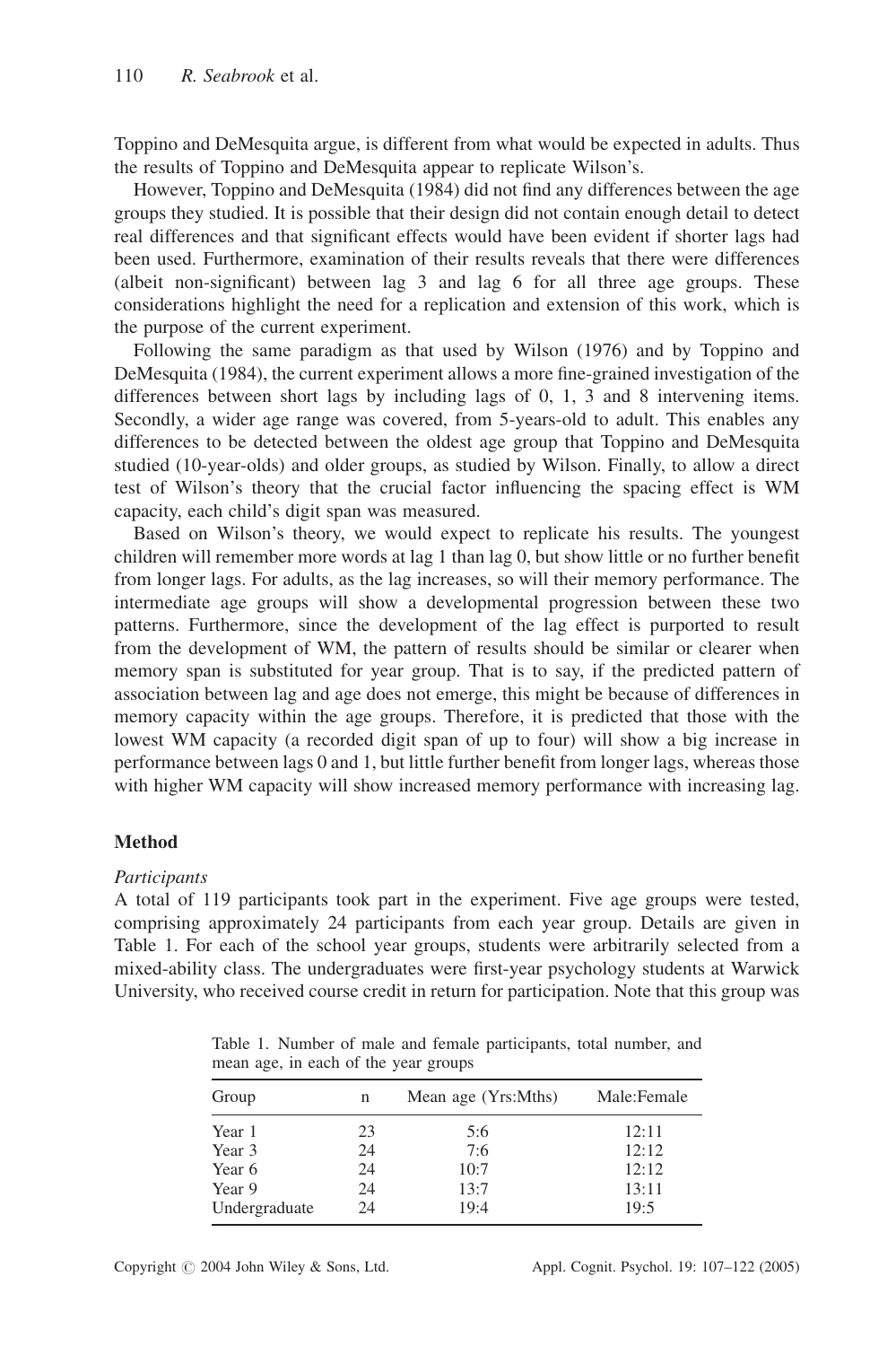beyond the age of compulsory education, potentially biasing the ability profile relative to the other groups.

#### Design

Two factors were initially included in the design of this experiment: Year group was a between-participants factor with five levels (Years 1, 3, 6, 9 and undergraduate) and lag was a within-participants factor, also with five levels (once presented items and repeated items at lags of 0, 1, 3 and 8 intervening items). Additionally, digit span was measured and included as a between-participants factor with five levels, chosen to equate, as far as possible, the numbers in each group (recorded spans of three and four, five, six, seven, and eight and nine).

## Materials and apparatus

For the digit span test, three lists of digits were generated at each of eight list lengths from two through to nine digits. Each list was created by taking a random sample, without replacement, from the digits one to nine.

All words used in the experiment were drawn from a pool of 49 three- and four-letter, high frequency, concrete nouns. Five of these were used in a practice list, and 18 served as critical items in the main list with an additional three words as a primacy buffer and five words as a recency buffer. The final 18 words were used as foils in a final recognition test.

Firstly, a practice list was generated, consisting of five different words, of which two were presented once and one was presented at each of three different lags: 0, 3 and 6. The experimental list was 38 words long. The first three and last five positions were reserved for the primacy and recency buffers. The rest of the list was divided into three blocks of ten words each. Each block included one repeated word at each of the four lags (0, 1, 3 and 8 intervening items) and two once-presented words, which appeared in adjacent positions. Within each block, the first presentation of a lag 0 item appeared in position 2, the first lag 1 item was in position 4, the first lag 3 item in position 5 and the first lag 8 item in position 1. This list order was designed to minimize the possibility that serial position effects would interfere with the lag effect under investigation. An example of the experimental word list is given in the Appendix.

The 18 critical items were divided into six sets of three, and these were rotated through the different conditions. Since there were twice as many once-presented items as repeated items, each word appeared twice as often as a once-presented item than it did in any of the other conditions, but otherwise each word appeared equally often at each of the four different lags.

Finally, a list of words was created for a recognition test. This consisted of the 18 critical items and an additional 18 foils. These were presented in one of two random orders, one being the reverse of the other.

The words were presented on a portable computer.

## Procedure

Participants were tested individually, away from the rest of their class. The first test to be administered was the digit span test. This was conducted according to the procedure described by Gathercole (1995), as follows. Starting with a length of two, two lists at each length were presented to participants. Following the presentation of a list, the participant repeated the list back without changing the order of the digits. Length was increased until a participant failed to repeat two lists of a given length; a third list of a given length was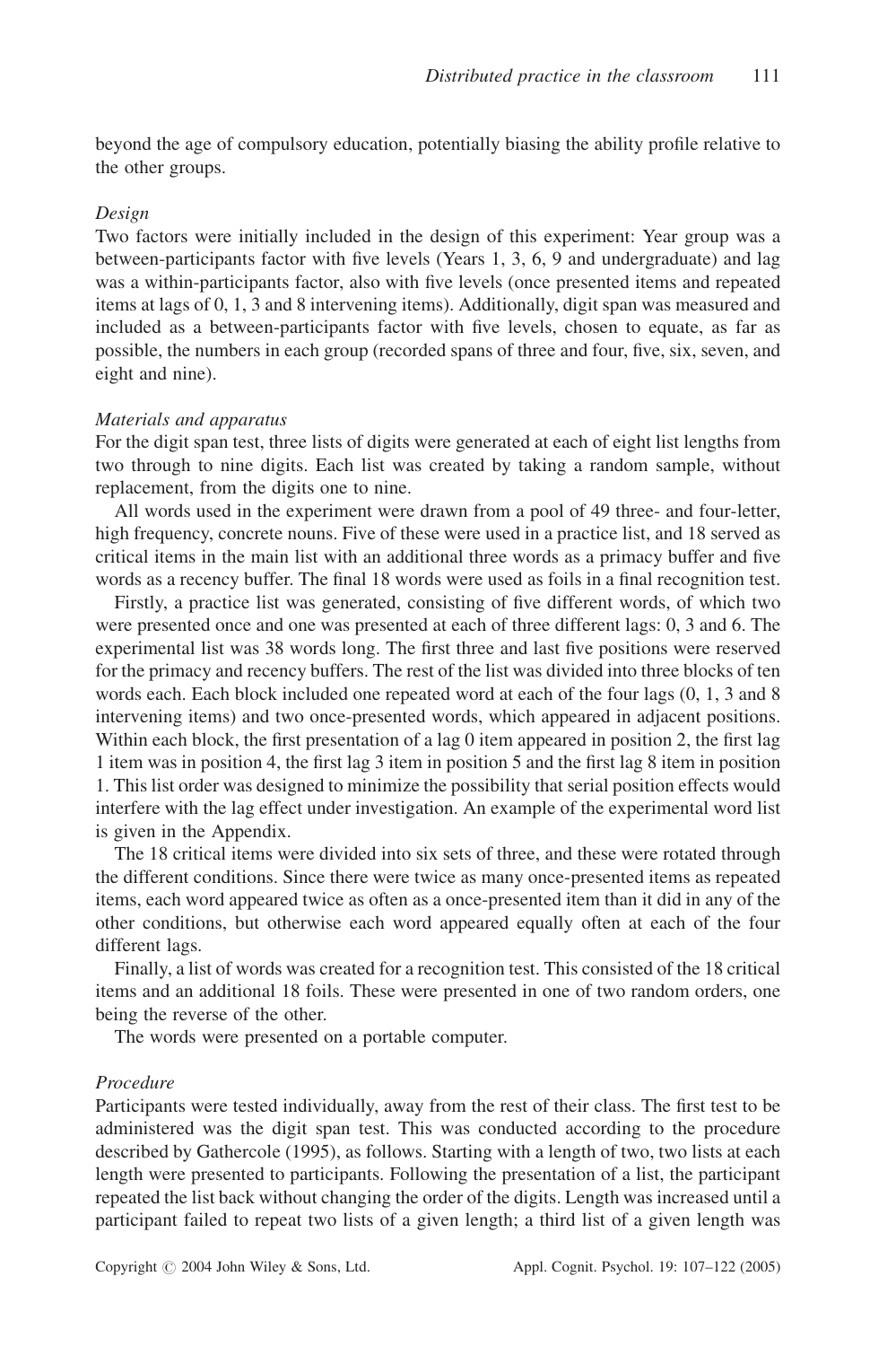presented when just one of the first two at that length was recalled correctly. Span was defined as the longest length at which two lists were correctly recalled.

Following the digit span test, participants were instructed that they would see a list of words presented one at a time on the computer screen and that they should read out the words as they appeared and then, when the list had finished, report as many of the words as they could remember. They were told that many of the words would appear twice. The presentation rate was 5 s per word. After the practice list was presented, the participant was given as much time as they wished for oral free recall (answers were written down by the experimenter). At this point the instructions were clarified, if necessary, and the participant was warned that the following list was lengthy. The main word list was then presented, followed by a recall test. Both recall tests were terminated when the participant stated that s/he was unable to think of any more words, or looked uncomfortable.

Finally, a recognition test was administered. The experimenter read out a list of words, which included all the critical words from the main list mixed randomly with an equal number of foils, and the participant responded to each word with 'Yes' or 'No' as to whether or not it had appeared on the list. Two orders of the list were used; one was the reverse of the other. They were selected arbitrarily such that each was used for approximately half of the participants.

#### Results

For each participant, a digit span was recorded as well as the number of items in each condition (once-presented and lags 0–8) correctly recalled and recognized. Table 2 summarizes the total scores on these three measures for each year group. The recognition scores were close to ceiling for all conditions apart from the once-presented words, and were not analysed further.

The recall scores at different lags for each of the year groups are plotted in Figure 1. An alpha level of 0.05 was used for all statistical tests reported in this paper. A five (year  $\gamma$ group)  $\times$  four (lag, excluding once presented items) mixed factors analysis of variance (ANOVA) test confirmed the differences apparent in Figure 1: There were significant effects of both year group  $(F(4, 114) = 44.16, p < 0.001)$  and lag  $(F(3, 342) = 10.04,$  $p < 0.001$ ). However, contrary to our prediction, there was no significant interaction between these factors  $(F(12, 342) = 0.88, p = 0.57)$ , indicating that the deviations from the main pattern apparent in the graph probably do not represent systematic variations in performance. The one deviation that affects the pattern qualitatively, the lower recall score of Year 6 children for lag 8 than for lag 3 items, was further tested by repeating the analysis

| Year group    |     | Digit span |     | Total recall |      | Total recognition |  |
|---------------|-----|------------|-----|--------------|------|-------------------|--|
|               | M   | SD         | M   | SD           | M    | SD                |  |
| 1             | 4.7 | 1.18       | 2.3 | 1.42         | 14.1 | 2.70              |  |
| 3             | 4.9 | 0.68       | 3.0 | 1.18         | 15.7 | 1.92              |  |
| 6             | 5.4 | 1.28       | 4.8 | 2.55         | 14.6 | 2.83              |  |
| 9             | 6.1 | 1.59       | 6.6 | 2.54         | 15.0 | 2.16              |  |
| Undergraduate | 7.6 | 0.88       | 9.8 | 3.19         | 15.5 | 3.91              |  |

Table 2. Total scores on the three tests for each of the year groups

Note: The maximum value for both recall and recognition scores was 18.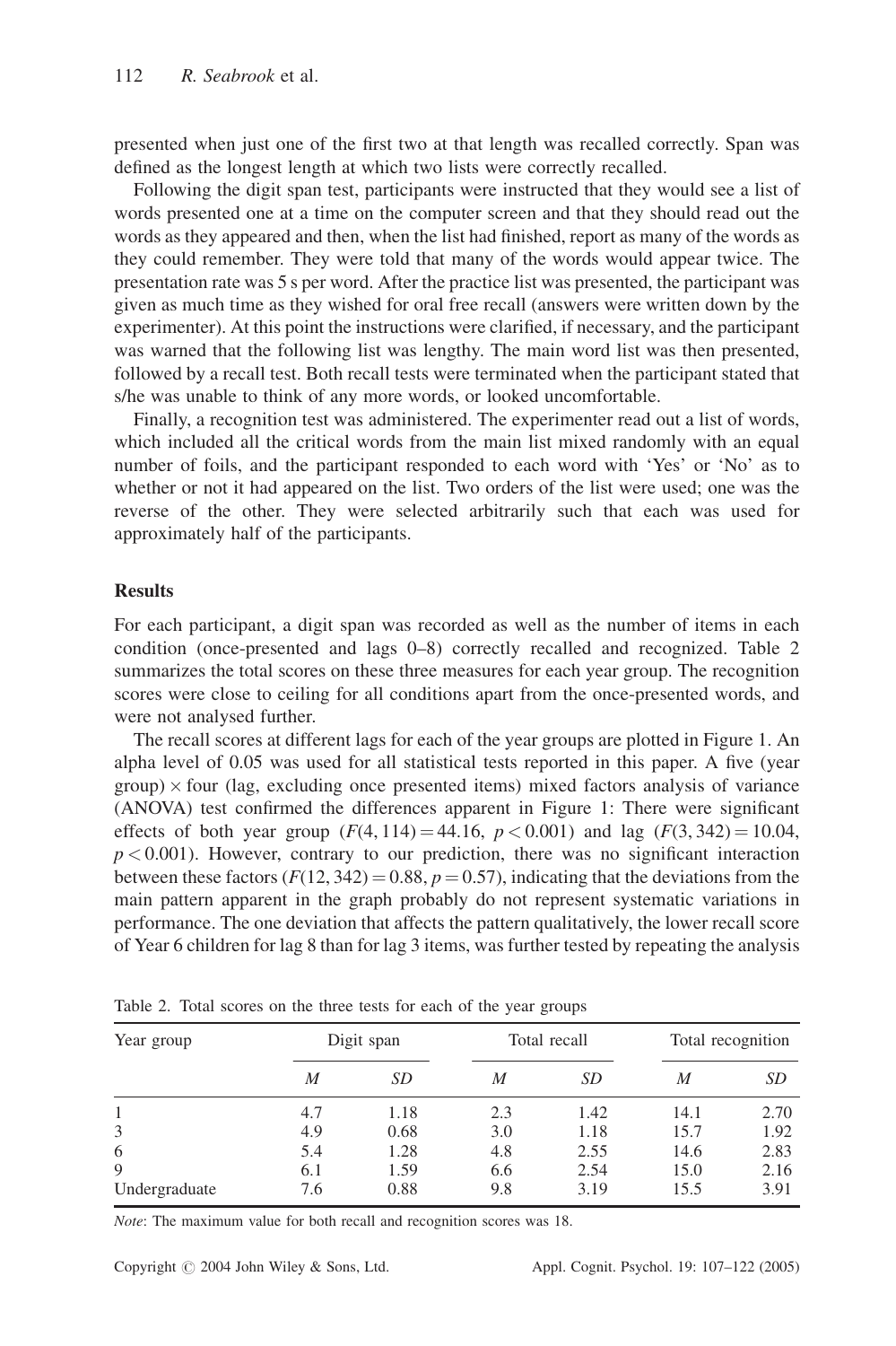

Figure 1. Recall scores (maximum 3) for each year group across different presentation lags

including only those lags. This found the same results as the main analysis; main effects of both year group  $(F(4, 114) = 21.70, p < 0.001)$  and lag  $(F(1, 114) = 5.39, p = 0.02)$  but no significant interaction  $(F(4, 114) = 1.25, p = 0.295)$ . A second concern, from inspection of Figure 1, is the possibility of a floor effect with the youngest children. However, this should not concern us too much, as the most important difference is between lag 3 and lag 8. Wilson (1976) predicted that for young children there would be a benefit of short lags over massed presentation, but no further benefit of longer lags. In contrast, the youngest group, like the older children and the adults, show greater recall for lag 8 than lag 3. This indicates that the lag effect does not differ across different age groups.

A further ANOVA test was conducted with digit span (five levels; spans of three and four,  $n = 31$ ; five,  $n = 28$ ; six,  $n = 22$ ; seven,  $n = 17$ ; eight and nine,  $n = 21$ ) substituted for year group (due to the high correlation between these factors, it is not appropriate to include both as independent variables in a single analysis). The results were similar to those obtained with year group: There were main effects of both digit span  $(F(4, 114) = 22.2, p < 0.001)$  and lag  $(F(3, 342) = 8.86, p < 0.001)$  but again, no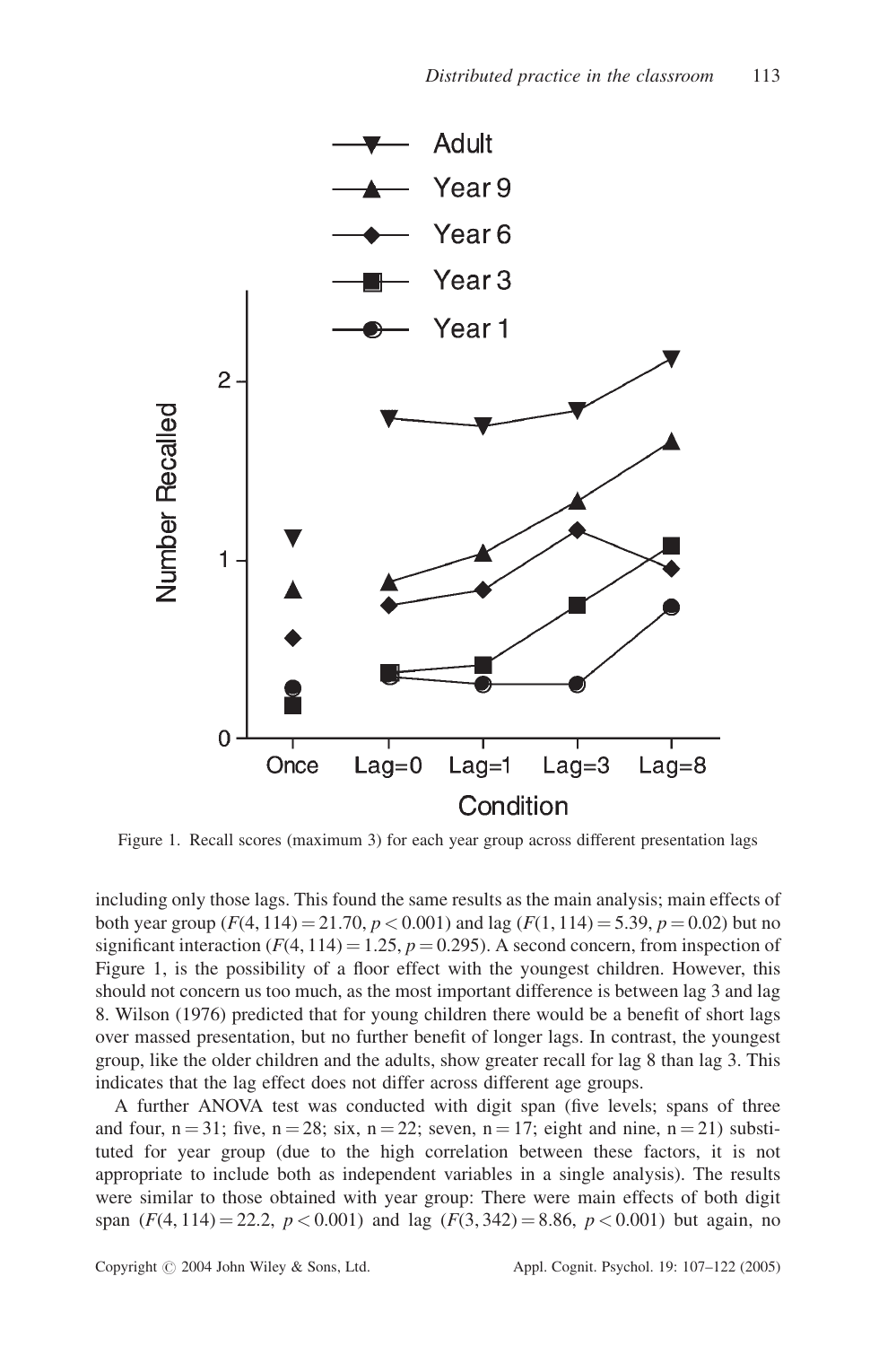significant interaction ( $F(12, 342) = 0.97$ ,  $p = 0.48$ ). The lag effect is the same, independent of WM capacity.

#### **Discussion**

The results of this experiment differ from those of Wilson (1976) in that all age groups benefited from increasing lags between presented items and there was no difference between age groups in the extent to which recall was affected by lag. In particular, the difference between the longest two lags (three and eight intervening items) was examined. A significant benefit of increased lag was found with, again, no interaction with age. This is in contrast to Toppino and DeMesquita's (1984) lack of a significant difference between these two lags for the 5- to 9-year-olds in their study. Given that there was a (nonsignificant) difference apparent in their results, it seems likely, in the light of the results of the current experiment, that Toppino and DeMesquita did not have a large enough number of participants (18 in each group, as compared with 24 in this experiment) to detect this difference and that their results are consistent with ours.

Furthermore, the direct test of Wilson's theory that WM capacity is critical to the spacing effect found no interaction between memory span and the effect of lag on recall. Wilson hypothesized that an increase in the spacing between presentations of an item improves subsequent recall because it increases the chance that the first presentation will no longer be in WM by the second presentation. Consequently, additional processing is needed to encode it a second time, resulting in a richer representation of the (twice encoded) item in long-term memory which in turn increases the likelihood of subsequent recall. Therefore, he predicted that participants with a short WM span (such as young children) would benefit most from short lags, but would not benefit so much from further increases in lag, relative to those with a longer WM span (such as adults), who would continue to benefit from increasing lags between items.

The current experiment has failed to support Wilson's hypothesis that the spacing effect is critically dependent on memory capacity. Instead, the results suggest that spacing item presentations is equally important to memory for adults and children of all ages, regardless of WM span. Therefore, these data rule out any theory of the spacing effect involving processes that develop with age, including both Wilson's (1976) WM hypothesis and Toppino and DeMesquita's (1984) encoding strategies theory. They do not rule out all versions of the variable encoding theory (but see Ross & Landauer, 1978, for evidence against this theory). From a practical point of view, the implication is that increasing the spacing of presentations will be equally beneficial to all ages. This is considerably more valuable than Wilson's suggestion that with young children, avoiding immediate repetition is important, but increases in spacing beyond that will yield no further benefit.

#### EXPERIMENT 2

Although Experiment 1 demonstrated the value of distributed over massed presentation of material for all ages tested, it may be argued that this comparison is not directly relevant to educational practice. Teachers already distribute material: Learning to read, for example, is distributed over many years and even much smaller topics will be covered over a week or more. Therefore massed presentation may not be the most appropriate control condition in experiments of the type reported here.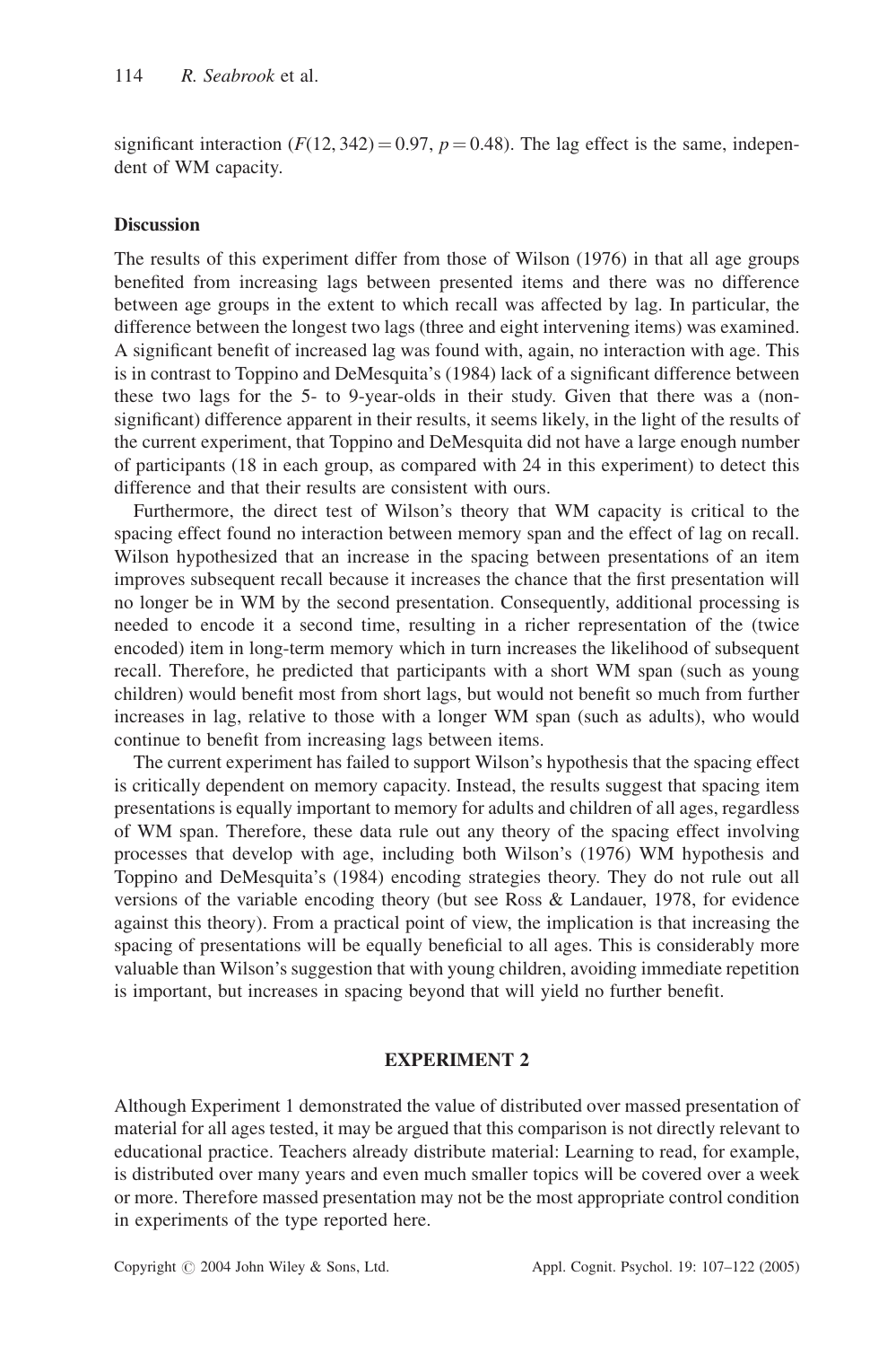An alternative comparison is between different degrees of distribution, i.e. between few long sessions of teaching and many short sessions (the latter being more highly distributed). We refer to the former as 'clustered' presentation. This is not intended to identify a theoretically important presentation schedule but merely as shorthand for 'less distributed than the other schedule in the experiment.' In contrast to comparisons between massed and distributed practice, there is little difference in the overall duration of the schedules; the difference lies in the arrangement of practice within that time period. The remainder of this paper reports comparisons of clustered with distributed presentations, first in a laboratory setting (Experiment 2) and then in the classroom (Experiment 3). Experiment 2 is a variation on Experiment 1, also using episodic memory for lists of words.

# Method

## **Participants**

Twenty children and 16 adults took part in this experiment. The children were in Year 2 and had a mean age of 6 years 10 months. Most of the adults were first-year undergraduates taking part in return for course credit; a few were third-year or postgraduate students. None of the participants had taken part in the previous experiment.

## Design

The experiment had two factors: Spacing, a within participants factor with three levels, massed, clustered and distributed, and age, a between participants factor with two levels, children and adults.

# **Materials**

The words used in the experiment were drawn from the same pool as used in Experiment 1. A practice list consisted of four different words, which represented each of the different conditions: One was presented four times consecutively (massed), one twice consecutively (half of clustered), one twice at lag 4 (half of distributed) and one was presented once only (filler items). The main list was 40 words long. As with Experiment 1, the first three and last five items were primacy and recency buffers. The rest of the list was divided into two blocks of 16 words each. Each block included one word presented four times consecutively (massed), one word presented twice consecutively followed by eight intervening items then a further two consecutive presentations (clustered), one word presented four times with four intervening items between each presentation (distributed) and four words presented once each (filler items). It was necessary to present each word (apart from fillers) four times to create the clustered presentations condition. In order to keep the list sufficiently short for use with children, it was possible to include only two words in each condition. As with Experiment 1, the use of different words in each condition was counterbalanced.

#### Procedure

The procedure was the same as for Experiment 1, except that the digit span and recognition tests were excluded.

#### **Results**

The mean numbers of items recalled in the six conditions are shown in Table 3. A two-way ANOVA test found main effects of both schedule  $(F(3, 102) = 14.55, p < 0.001)$  and age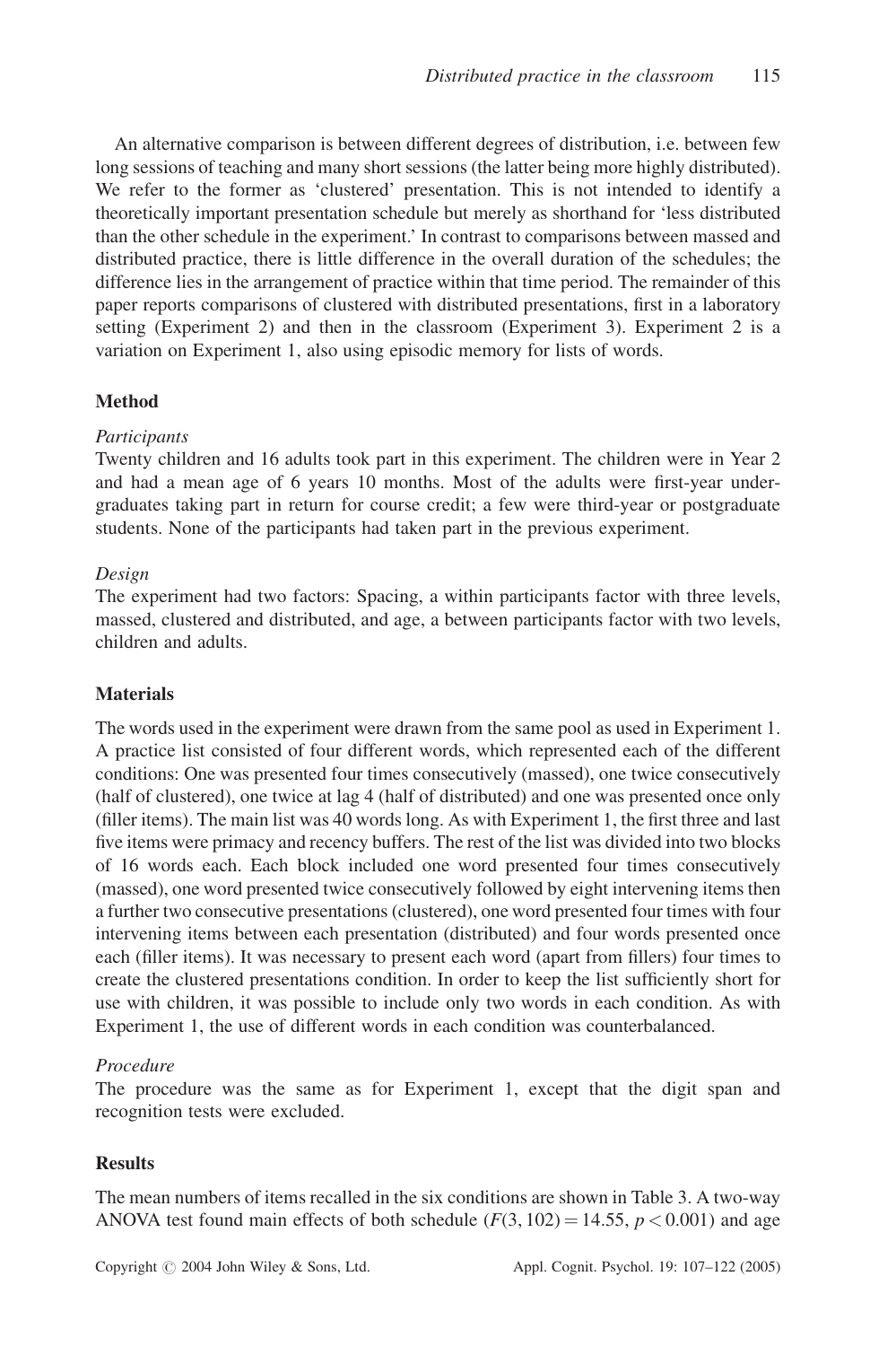| Age group          | Massed       |              | Clustered    |              | Distributed  |              |
|--------------------|--------------|--------------|--------------|--------------|--------------|--------------|
|                    | M            | SD.          | M            | SD           | M            | SD           |
| Children<br>Adults | 0.70<br>1.06 | 0.54<br>0.53 | 0.70<br>1.25 | 0.43<br>0.63 | 1.15<br>1.88 | 0.45<br>0.94 |

Table 3. Number of items recalled (maximum of 2) by children and adults in three learning conditions

 $(F(1, 34) = 28.10, p < 0.001)$  but no interaction between them  $(F(3, 102) = 0.57,$  $p = 0.64$ ). Planned comparisons showed that distributed presentations resulted in better performance than either massed  $(t(35) = 4.21, p < 0.001)$  or clustered presentations  $(t(35) = 3.75, p < 0.001)$  but that there was no significant difference between the latter two conditions  $(t(35) = 0.45, p = 0.65)$ .

### **Discussion**

Clustered presentations produced recall performance that was no better than that following massed presentations. Distributed presentations resulted in significantly better recall than seen in either of the other two conditions. This was true for both children and adults, with no significant difference in the pattern of results between the two age groups. The difference between highly distributed teaching sessions and more clustered sessions is exemplified by two instructional programmes for teaching reading currently in use in the UK. The first of these is the National Literacy Strategy (NLS) and the second is the Early Reading Research project (ERR), which is being investigated in a number of schools in Essex (Solity, 2000). Whereas the NLS requires literacy to be taught in a single, hour-long session each day, teachers taking part in the ERR project teach reading in three 12-min sessions per day. Therefore, the NLS might be considered to use clustered presentations, with just one teaching session per day, relative to the ERR's use of presentations that are distributed throughout each day. With this in mind, Experiment 3 was designed to investigate the effect of scheduling teaching within the classroom.

#### EXPERIMENT 3

Experiment 2 established that, in a laboratory setting, distributed presentations of words resulted in better memory for those words than did clustered presentations. This leads us to expect that in a classroom setting, many short teaching sessions would produce better learning than fewer, longer sessions. This has particular relevance in the light of the NLS, which provides all primary school teachers (up to Year 6; 11-year-olds) with guidelines on teaching literacy. This includes strong emphasis on the requirement that literacy be taught in a single session each day, known as the literacy hour. In contrast, an alternative reading framework, the ERR project, has been developed that requires reading to be taught in three 12-min sessions per day. Children taught according to the ERR strategy have substantially out-performed those taught within the NLS (Solity, 2000).

The effect of varying the distribution of teaching sessions (isolated from other differences between ERR and NLS) was investigated in the final experiment, in which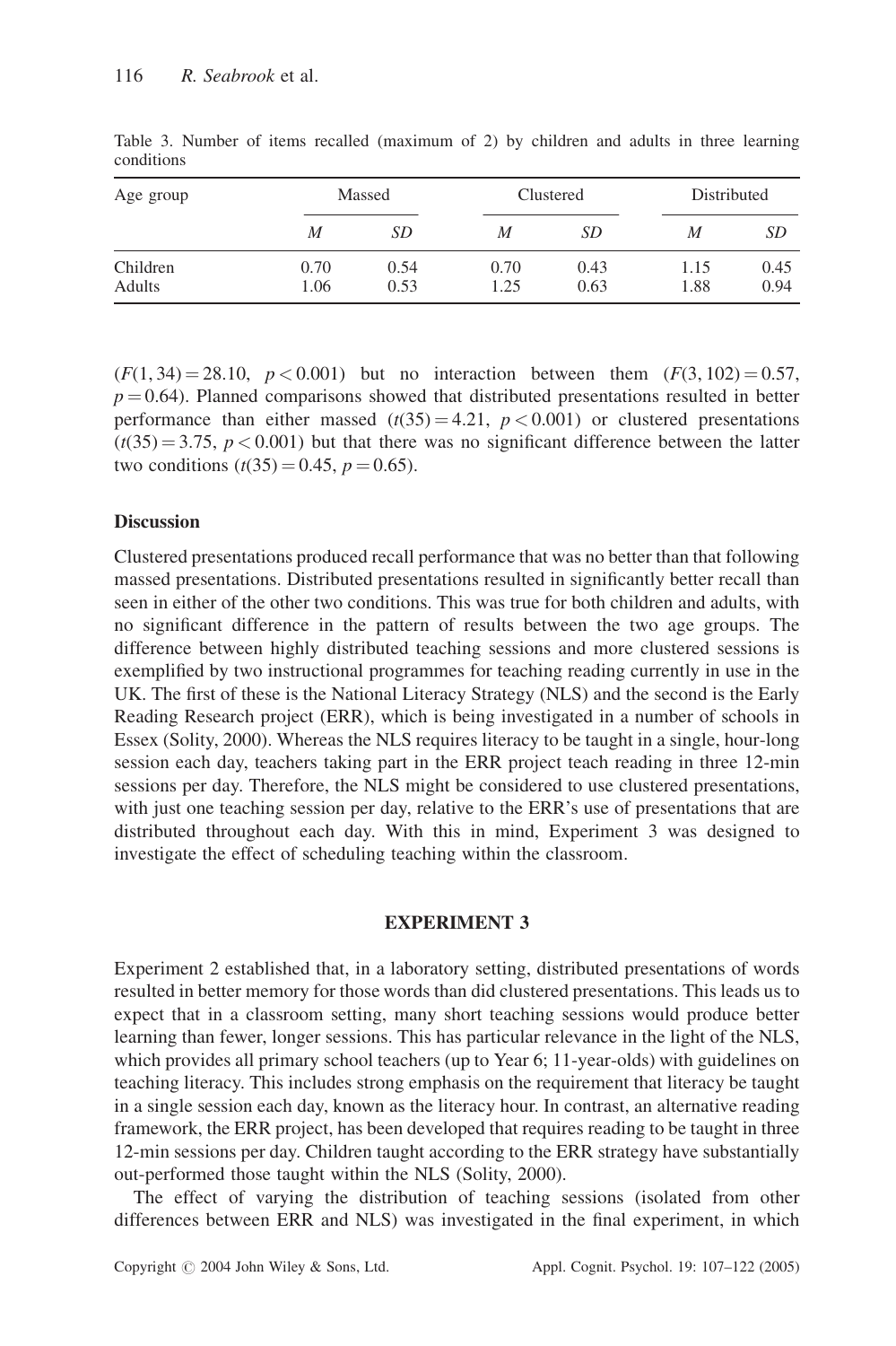teachers were asked to make a small modification to their usual teaching of reading skills. Massed presentations of materials (i.e. all presentations of an item being given in a single session) were not included in this experiment for two reasons. Firstly, and most importantly, massed presentation of material is rarely used by teachers, and so the comparison is not relevant to the practical application. Secondly, Experiment 2 demonstrated that clustered presentations conferred no advantage over massed, so there is little value in including massed presentations for comparison when clustered presentations are the most appropriate control.

The elements of reading that were being taught in this experiment were correspondences between phonemes and single letter graphemes that represented them (i.e. letter sound correspondences), between phonemes and letter combinations that represented them (where one phoneme maps on to one grapheme which contains two or more letters, for example, 'ch'; 'ai'; 'er'; etc.) and reading of phonically regular words (where each phoneme in the word is represented by a single letter grapheme e.g. sit, bend, flip, stand etc.). Since the classes being taught were of mixed ability, none of these three tasks would have been appropriate to all of the children, but by including all three in our dependent measure, we cover tasks on which each child is progressing at the time of the study.

#### Method

#### **Participants**

Thirty-four Year 1 children (mean age 5 years 6 months) from two similar schools took part in this experiment. Twelve children attended one school and 22 attended the other (note that both classes included other children who were present during teaching sessions but were not available for testing; the classes were of a similar size). Both schools were participating in the ERR scheme. The implications of this that are relevant to this study are that both teachers were following the same procedures to teach reading and that reading was taught in three sessions per day.

Whilst it might be argued that it would have been preferable to compare different teaching methods executed by the same teacher, it should be borne in mind that this does not really remove teacher differences since any teacher will have different attitudes towards the different teaching methods. Furthermore, there are other problems associated with such a design: If similar materials are used for the two conditions there will be carryover effects from one teaching method to the next; if different materials are used it is almost impossible to make a meaningful comparison. Therefore, it was decided to compare two teachers who were using the same, precisely defined, method of teaching.

#### Design

A between participants design was used to compare teaching for three 2-min sessions per day ('distributed') with teaching for one 6-min session per day ('clustered'). The dependent variable was the improvement in a combined score of letter-sound knowledge, letter-combination knowledge and reading of phonically regular words ('phonics').

#### Materials and teaching method

Children were taught to associate each of the letters with its sound (score out of 26), to read words including the following letter combinations: ck, th, er, ing, sh, ch, wh, qu, ar and ea (score out of 40) and to read three-, four- and five-letter phonically regular words (score out of 20). For the purpose of establishing overall reading ability, children were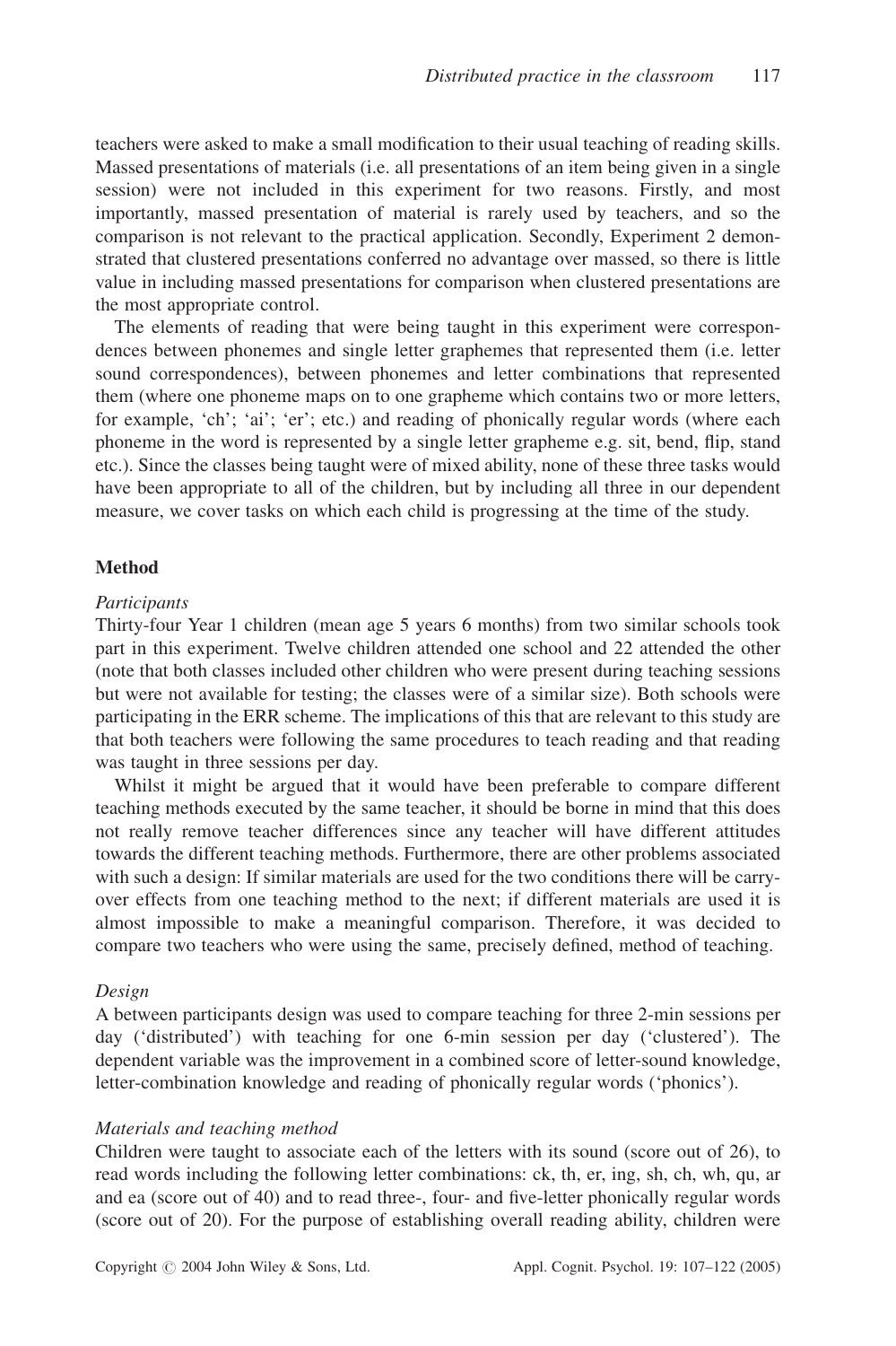tested on sight vocabulary (reading up to 100 common words) and skill in synthesis (blending sounds) and segmentation (separating sounds; both scored out of 20). The procedure for teaching words containing newly-learnt grapheme-phoneme correspondences was as follows. First the teacher demonstrated how to read the word, sounding out each phoneme before saying the whole word. Then the children and teacher repeated this together and finally the children repeated this without the teacher. Each teaching session included some familiar items, which were tested only (the children read the word without help from the teacher), some newer items, and a set of words in which new and old items were interspersed. The phrases 'new items' and 'familiar items' refer to graphemephoneme correspondences and the structure of word, not to actual words presented. For example, in learning the 'sh' sound, children would read a number of different words that all included 'sh'. Over the period of this experiment, although the actual words presented from session to session varied, very few new items were introduced, so essentially the same material was repeated in each session of the experiment.

## Procedure

Children were initially tested, individually, on all six reading skills. This was followed by 2 weeks of teaching phonics, one class using distributed presentations and the other using clustered presentations. This was integrated into the usual teaching of reading, with the grouping of the three 2-min sessions per day into a single session for clustered presentations being the only change to usual teaching practice. Since both teachers were following the ERR scheme, they were both following the procedure described above. They were selected for this experiment on the basis of their close adherence to the scheme after monitoring. Therefore any non-experimental difference between their teaching procedures was kept to an absolute minimum.

After 2 weeks of teaching, children were tested again on letter sounds, letter combinations and reading of phonically regular words ('phonics').

# Results

Firstly, correlations were calculated between all the time 1 measurements. These are shown in Table 4. It is clear that all four measures are highly intercorrelated, so a principal components analysis was conducted on these measures (as a means of data reduction, not to test for underlying factors). This resulted in a single factor that accounted for 84% of the variance and was heavily weighted on all four variables. This factor was used as a measure of overall reading performance in the following analysis.

The two groups of children were compared on the combined reading measure (time 1) and found to be significantly different  $(t(32) = 3.06, p < 0.01)$ . Inspection of the data revealed that the larger group included a wider range, overlapping with those of the

| Measure         |          |          |          |
|-----------------|----------|----------|----------|
| 1. Phonics      | $0.892*$ | $0.748*$ | $0.803*$ |
| 2. Sight vocab. |          | 0.788*   | $0.733*$ |
| 3. Synthesis    |          |          | $0.814*$ |
| 4. Segmentation |          |          |          |
| 4.001           |          |          |          |

Table 4. Pearson's correlations between time 1 reading measures

 $*_{p}$  < 0.001.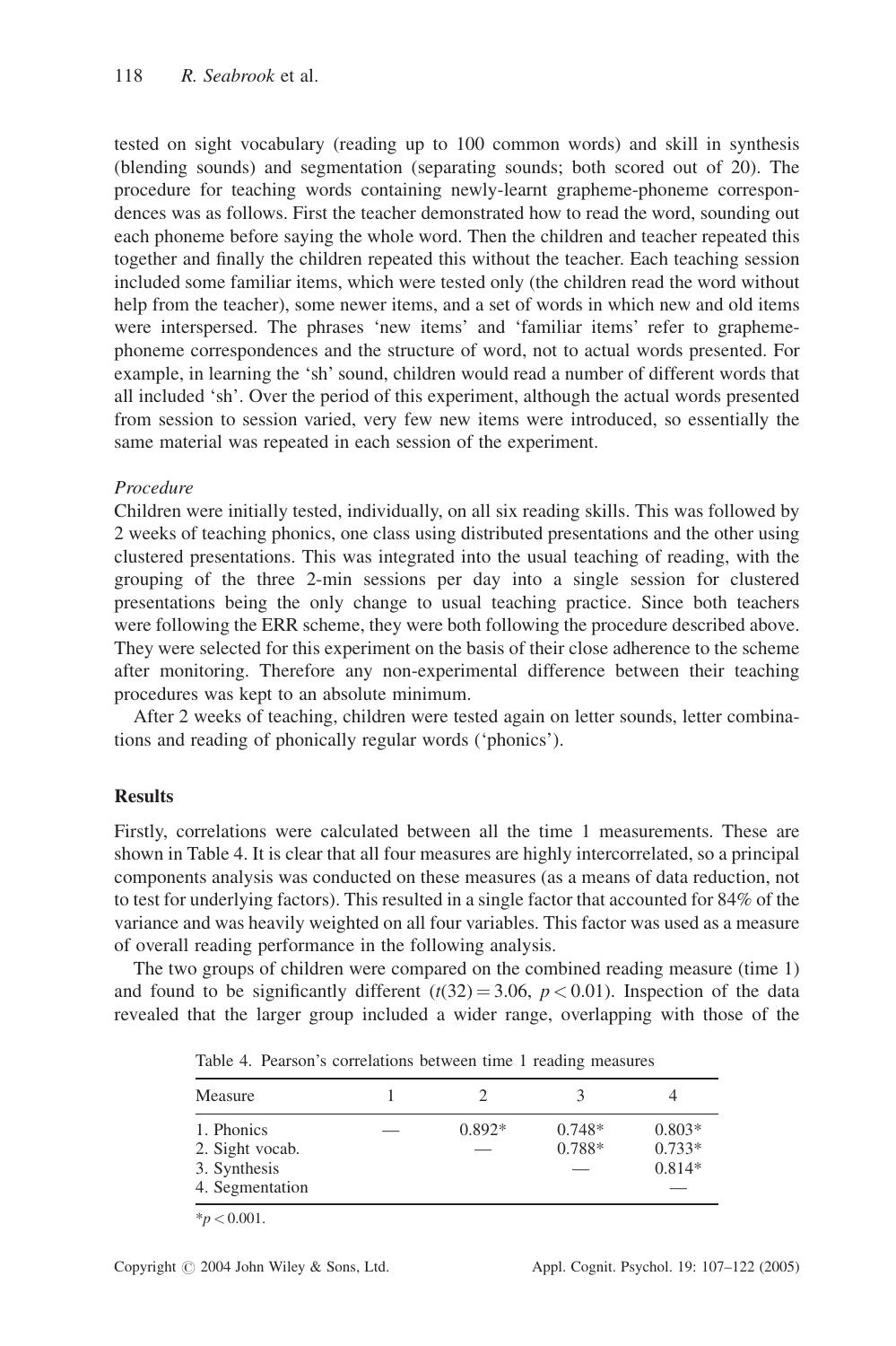smaller group, which included only higher performing children. Therefore, children in the larger group whose reading scores fell outside the range of the smaller group were excluded. This left 12 children in each group. A further  $t$  test confirmed that the revised groups were matched on reading performance scores  $(t(22) = 0.92, p = 0.37)$ . Therefore, the resultant two groups were of the same size and had comparable baseline ability.

The groups were then compared on improvement scores in phonics (score at final test minus score at initial test on the 'phonics' tasks, not including sight vocabulary, synthesis or segmentation) to assess the two teaching schedules. Children who had received distributed teaching sessions showed significantly more improvement than those who had received clustered teaching sessions (8.3 vs. 1.3 points improvement;  $t(22) = 3.05$ ,  $p < 0.01$ ).

#### **Discussion**

This experiment demonstrates that applying the results of laboratory studies (e.g. Experiment 2) to classroom practice can have a significant impact on learning. Over 2 weeks, children whose teaching consisted of three 2-min sessions per day showed more than six times the improvement of those who were taught for one 6-min session per day.

This experiment included no delayed test (the delay being only 1 day, relative to a teaching period of 2 weeks). However, a delayed test would be unlikely to weaken the observed difference, since the benefit of distributed practice tends to increase with delay (Glenberg, 1979). Secondly, in a field such as reading, it is unrealistic to talk of memory surviving a delay, since the task is ubiquitous.

#### GENERAL DISCUSSION

There are three main findings reported in this paper. The first is that children of all ages show the same effect of increasing lag between items as adults do and this effect is not related to WM span. The second is that even with the more ecologically valid control condition of clustered presentations, there is still a strong benefit of distributed practice. Thirdly, these effects can be applied in the classroom, such that small modifications to teaching practice can produce substantial improvements in learning.

Experiment 1 demonstrated that the lag effect is similar in magnitude over a wide range of ages. This finding has theoretical as well as practical implications. If the lag effect does not develop with age then it cannot depend on a process that does, such as WM (also tested directly in Experiment 1) or organizational strategies, as suggested by Toppino and DeMesquita (1984) following Glenberg (1977).

For the spacing effect to be valuable in education, it is necessary to test distributed practice against a more relevant control condition than massed practice. To this end, Experiment 2 introduced clustered presentations, representing few, long sessions of teaching as compared with many, shorter sessions. This demonstrated the value of distributed over clustered presentations in a laboratory setting, with both adults and children. In fact, for children, massed and clustered presentations resulted in identical performance levels.

Extending the laboratory-based findings to classroom practice, Experiment 3 demonstrated the value of distributed presentations in teaching when compared with clustered presentations. This experiment has strong ecological validity, since the usual teaching of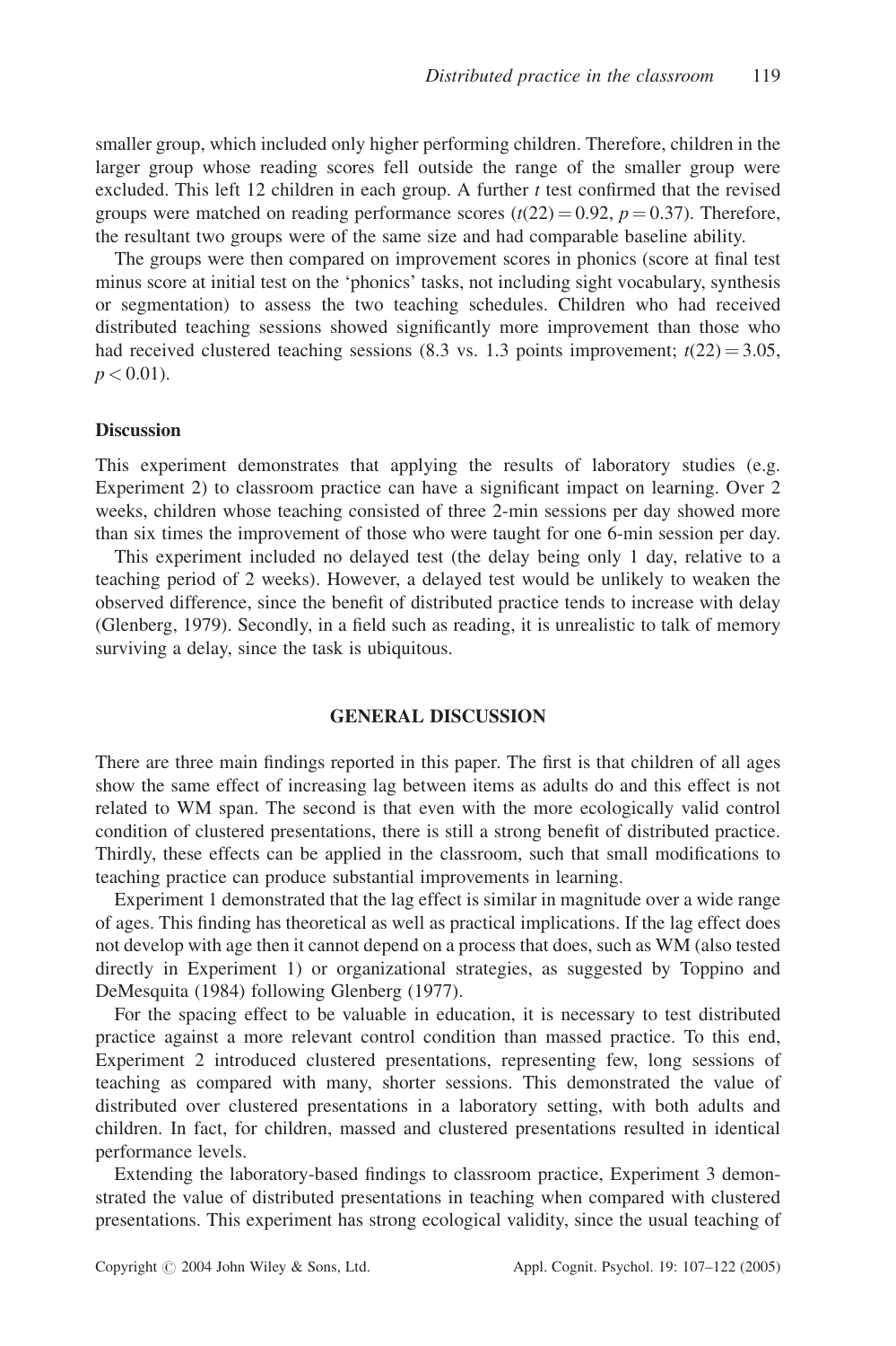reading was used as the basis of the experiment. Two teachers using the same teaching methods (according to the ERR project) were compared, after asking one of them to modify only the scheduling of teaching sessions. In this experiment a large effect was obtained, with improvement scores following highly distributed teaching being more than six times the improvement scores that followed the less distributed sessions. Whilst this study was small, and hence of limited scope, it illustrates the potential of applying distributed practice in the classroom, and lays the groundwork for more extensive investigations into the application of this phenomenon in education.

The clearly prescribed teaching procedures associated with the ERR created the opportunity to run an experiment within a school context where experienced teachers, rather than researchers, implemented the intervention. This potentially gives the experiment considerable credibility with teachers, demonstrating that viable and realistic classroom practice can emerge from well controlled, laboratory experiments.

The outcomes of this research have considerable implications for how learning is organized for children. Typically they are taught core literacy skills in single teaching sessions and this is now standard practice in the majority of English schools since the introduction of the NLS, where children are taught for a concentrated block of an hour a day. Breaking up this hour into shorter periods distributed throughout the day, particularly when children are learning sight vocabulary, phonological and phonic skills, could have an enormous impact on children's attainments without having any financial or resource implications for schools.

#### ACKNOWLEDGEMENTS

We thank Rachael Deavers for conducting Experiment 3.

#### **REFERENCES**

- Cahill, A., & Toppino, T. C. (1993). Young children's recognition as a function of the spacing of repetitions and the type of study and test stimuli. Bulletin of the Psychonomic Society, 31, 481– 484.
- Challis, B. H. (1993). Spacing effects on cued-memory tests depend on level of processing. Journal of Experimental Psychology: Learning, Memory and Cognition, 19, 389–396.
- Cornell, E. H. (1980). Distributed study facilitates infants' delayed recognition memory. Memory & Cognition, 8, 539–542.
- Dempster, F. N. (1987). Effects of variable encoding and spaced presentations on vocabulary learning. Journal of Educational Psychology, 79, 162–170.

Dempster, F. N. (1988). The spacing effect: a case study in the failure to apply the results of psychological research. American Psychologist, 43, 627–634.

Dempster, F. N. (1996). Distributing and managing the conditions of encoding and practice. In E. L. Bjork, & R. A. Bjork (Eds.), Memory (2nd ed., pp. 317–344). London: Academic Press.

Gathercole, S. E. (1995). The assessment of phonological memory skills in preschool children. British Journal of Educational Psychology, 65, 155–164.

- Glenberg, A. M. (1977). Influences of retrieval processes on the spacing effect of free recall. Journal of Experimental Psychology: Learning, Memory and Cognition, 3, 282–294.
- Glenberg, A. M. (1979). Component-levels theory of the effects of spacing of repetitions on recall and recognition. Memory & Cognition, 7, 95-112.
- Greene, R. L. (1989). Spacing effects in memory: evidence for a two-process account. Journal of Experimental Psychology: Learning, Memory and Cognition, 15, 371–377.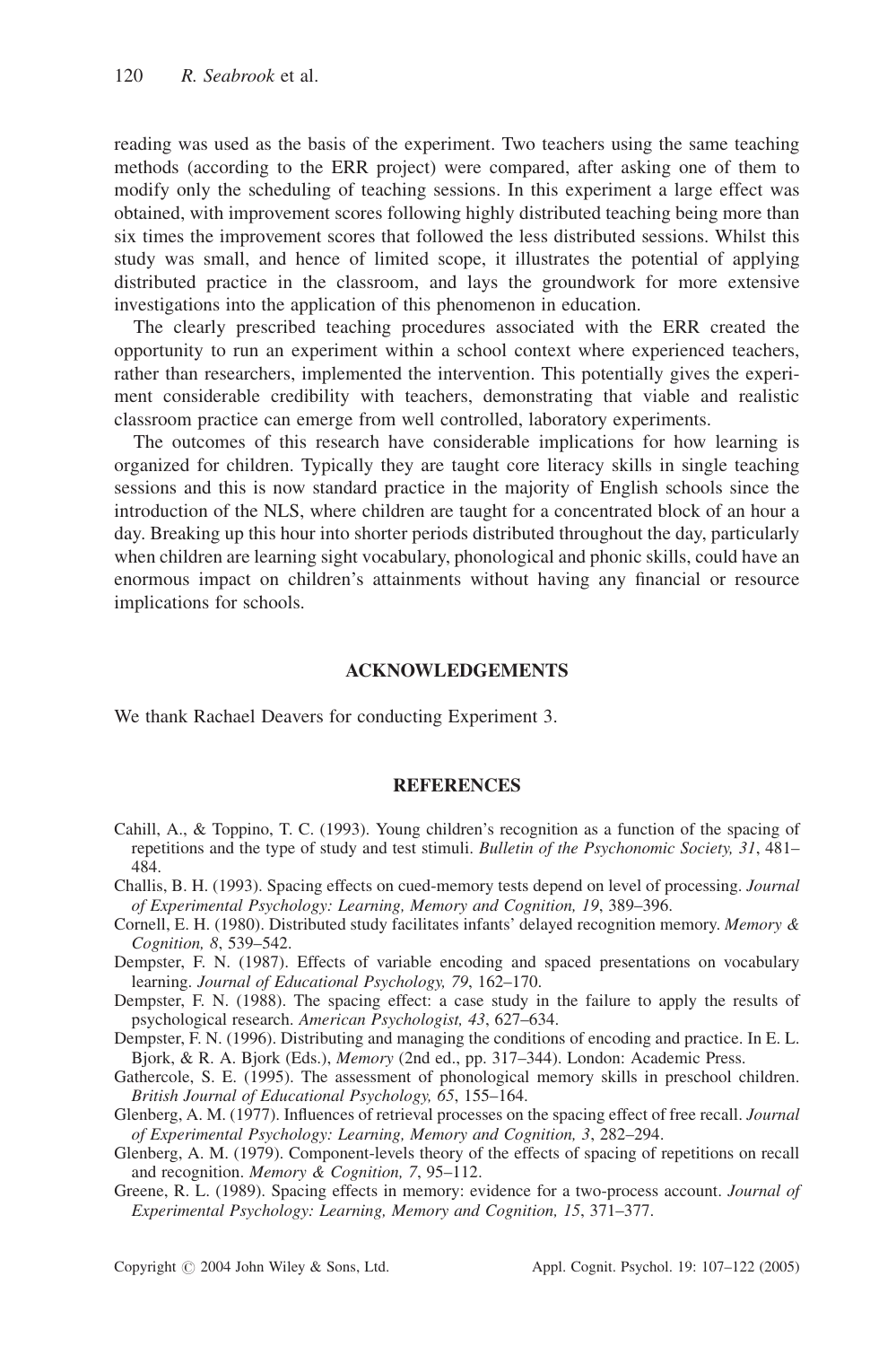- Greene, R. L. (1990). Spacing effects on implicit memory tests. *Journal of Experimental* Psychology: Learning, Memory and Cognition, 16, 1004–1011.
- Landauer, T. K., & Bjork, R. A. (1978). Optimum rehearsal patterns and name learning. In M. M. Gruneberg, P. E. Morris, & R. N. Sykes (Eds.), Practical aspects of memory (pp. 625–632). London: Academic Press.
- Melton, A. W. (1970). The situation with respect to the spacing of repetitions and memory. *Journal* of Verbal Learning and Verbal Behavior, 9, 596–606.
- Rea, C. P., & Modigliani, V. (1985). The effect of expanded versus massed practice on the retention of multiplication facts and spelling lists. Human Learning, 4, 11–18.
- Rea, C. P., & Modigliani, V. (1987). The spacing effect in 4- to 9-year-old children. Memory & Cognition, 15, 436–443.
- Reder, L. M., & Anderson, J. R. (1982). Effects of spacing and embellishment on memory for the main points of a text. Memory & Cognition, 10, 97-102.
- Reynolds, J. H., & Glaser, R. (1964). Effects of repetition and spaced review upon retention of a complex learning task. Journal of Educational Psychology, 55, 297–308.
- Ross, B. H., & Landauer, T. K. (1978). Memory for at least one of two items: test and failure of several theories of spacing effects. Journal of Verbal Learning and Verbal Behavior, 17, 669–680.
- Solity, J. E. (2000). The Early Reading Research: applying psychology to classroom practice. Educational and Child Psychology, 17, 46–65.
- Toppino, T. C. (1991). The spacing effect in young children's free recall: support for automatic process explanations. Memory & Cognition, 19, 159–167.
- Toppino, T. C. (1993). The spacing effect in preschool children's free recall of pictures and words. Bulletin of the Psychonomic Society, 31, 27–30.
- Toppino, T. C., & DeMesquita, M. (1984). Effects of spacing repetitions on children's memory. Journal of Experimental Child Psychology, 37, 637–648.
- Toppino, T. C., Kasserman, J. E., & Mracek, W. A. (1991). The effect of spacing repetitions on the recognition memory of young children and adults. Journal of Experimental Child Psychology, 51, 123–138.
- Wilson, W. P. (1976). Developmental changes in the lag effect: an encoding hypothesis for repeated word recall. Journal of Experimental Child Psychology, 22, 113-122.